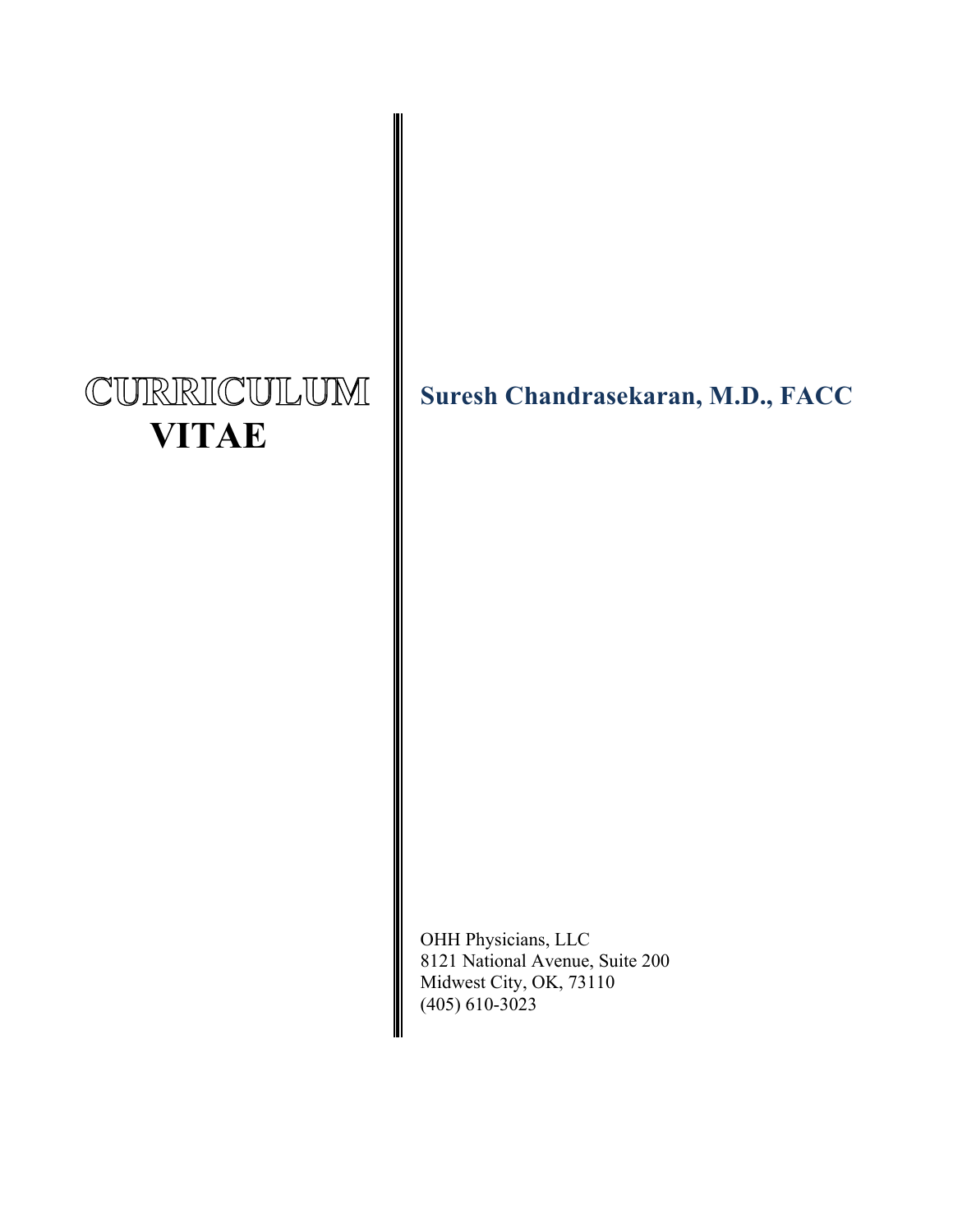#### **PERSONAL DATA:**

Date of Birth: April 25, 1967

Place of Birth: Madurai, India

# **EDUCATION**

Medical Training Madurai Medical College Madurai, India 09/03/1984 - 03/21/1990

#### **POSTGRADUATE EDUCATION**

Internship Internal Medicine 04/01/1990 - 06/01/1991 Madras Medical College & Govt General Hospital Chennai, India

Residency Internal Medicine 07/01/1991 - 06/30/1994 St. Luke's Roosevelt Hospital Center New York, NY

Fellowship Cardiology 07/01/1994 - 06/30/1997 St. Luke's Roosevelt Hospital Center New York, NY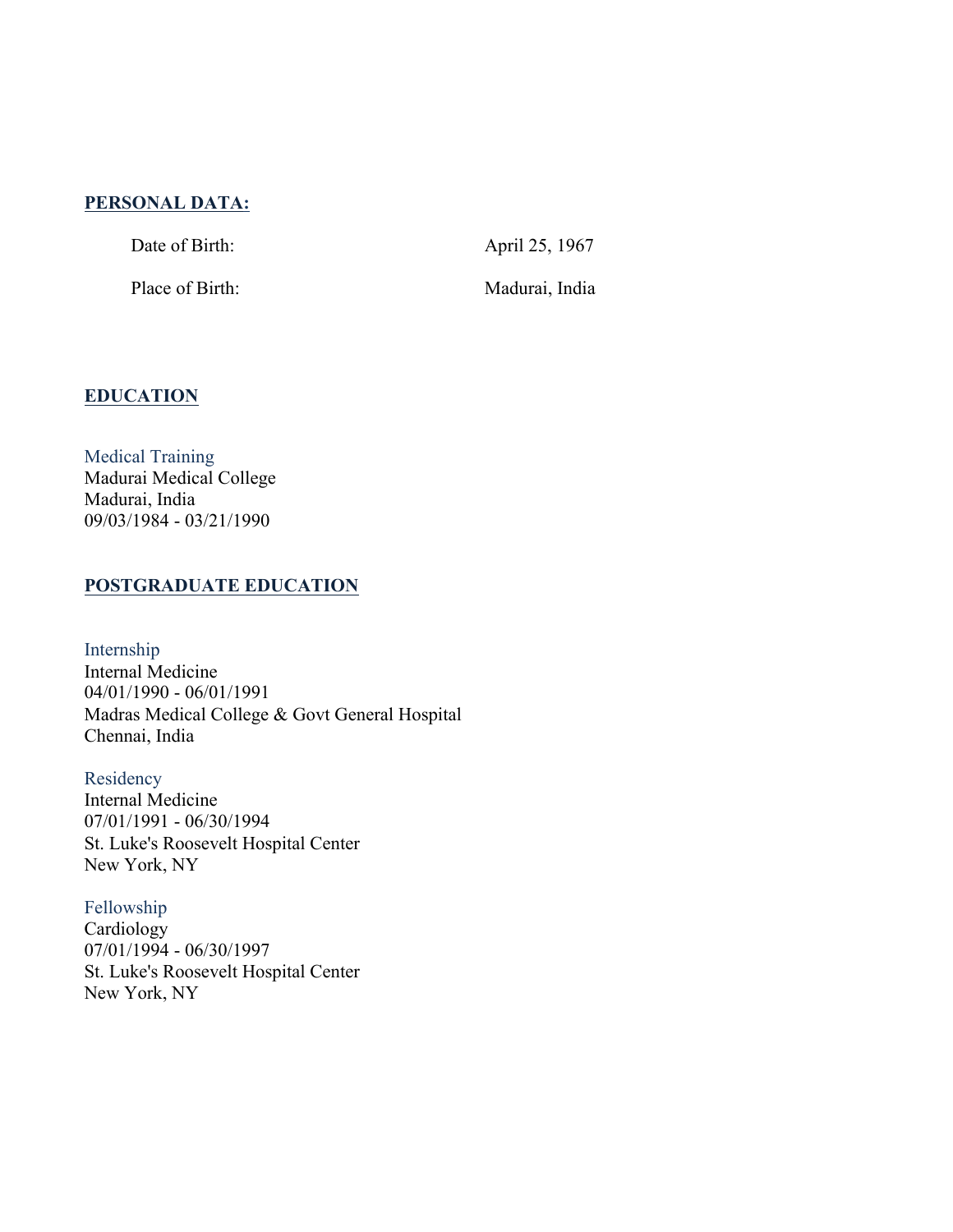## **PROFESSIONAL EXPERIENCE**

7/1/1997 - 2/28/2002 Assistant Professor of Medicine University of Oklahoma Health Sciences Center Oklahoma City, Oklahoma U.S.A

3/1/2002 - 6/30/2010 Physician, Cardiologist Oklahoma Medical Specialists Midwest City, Oklahoma U.S.A

7/1/2010 - Present Physician, Cardiologist Oklahoma Heart Hospital Physicians Oklahoma City, Oklahoma U.S.A

#### **BOARD CERTIFICATIONS**

Cardiovascular Disease American Board of Internal Medicine

Interventional Cardiology American Board of Internal Medicine

Internal Medicine American Board of Internal Medicine

Nuclear Cardiology Certification Board of Nuclear Cardiology

Adult Echocardiography National Board of Echocardiography

# **LICENSURE**

Oklahoma Issue Date 09/11/1997